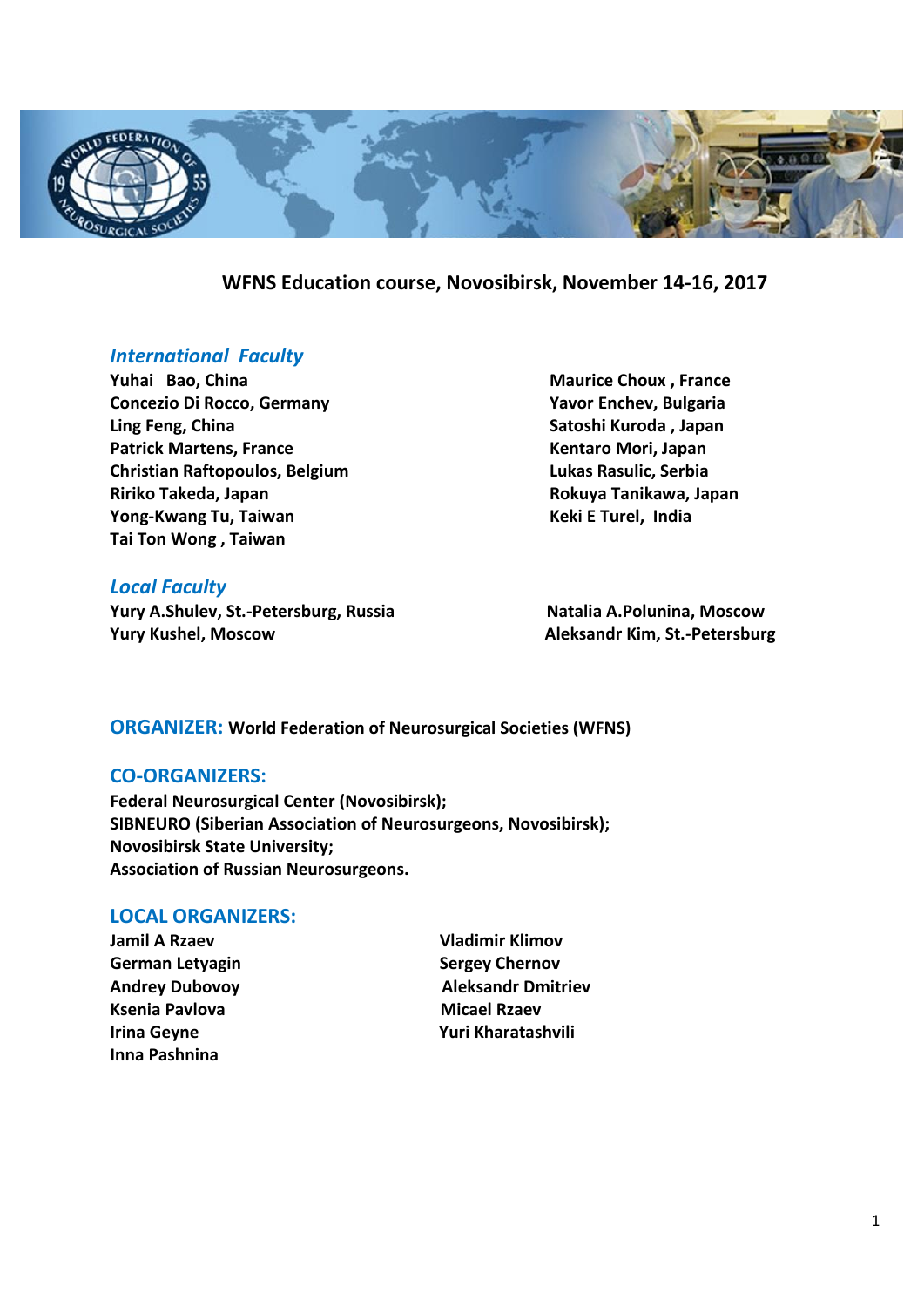# **DAY ONE (14 November 2017)**

08.30- 09.00 Welcome, Presentation of the course

## **Session I**

## **09.30 -10.30**

# **Chairmen: A.Dubovoy, Rokuya Tanikawa**

| 09.30-09.50 | Strategies in the mangements of intracranial artero-venous    |                   |
|-------------|---------------------------------------------------------------|-------------------|
|             | malformations                                                 | Y-H Tu, Taiwan    |
| 09.50-10.10 | Less invasive transcisternal approach for aneurysm            | R Tanikawa, Japan |
| 10.10-10.30 | Results of neck klipping and intraneurysmall thrombectomy for |                   |
|             | partially thrombosed giant aneurysm compressing brain stem    | R. Takeda, Japan  |

**10.30-10.50** *Coffee Break*

#### **Session II**

**11.00-13.00** 

# **Chairmen: F Ling, Yong-Kwang Tu**

| 10.50-11.10 | Vascular reconstructions for complex aneurysm               | R Tanikawa, Japan |
|-------------|-------------------------------------------------------------|-------------------|
| 11.10-11.30 | High extracranial-intracranial bypass surgery               | Y-H Tu, Taiwan    |
| 11.40-12.00 | Strategy and tactics of bypass surgery for moyamoya disease | S.Kuroda, Japan   |
| 12.00-12.20 | Repeat bypass surgery for moyamoya disease refractory to    |                   |
|             | previous surgery                                            | S.Kuroda, Japan   |
| 12.20-12.40 | Carotid endarterectomy                                      | K Turel, India    |
| 12.40-13.00 | <b>Discussion</b>                                           |                   |
|             |                                                             |                   |

**13.00-14.00** *Lunch*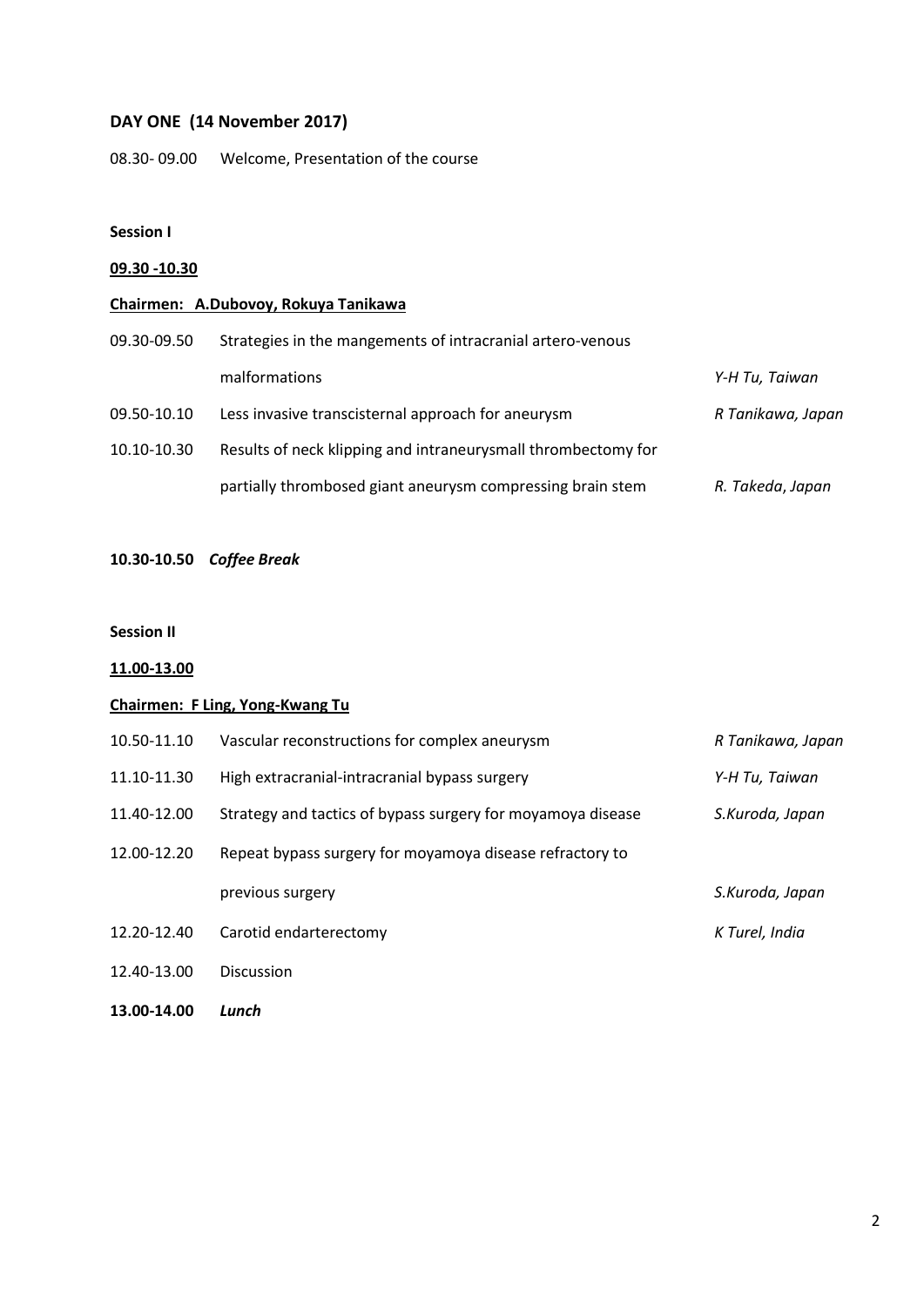# **Session III FUNCTIONAL**

### **14.00-15.20**

# **Chairmen: Jamil Rzaev, Yavor Enchev**

| 14.00-14.20       | Management of chronic pain                          | P Mertens, France |
|-------------------|-----------------------------------------------------|-------------------|
| 14.20-14.40       | Microvascular decompression for trigeminal neuralgy |                   |
|                   | and facial spams                                    | Y Bao, China      |
| 14.40-15.00       | Facial pain surgery                                 | J.Rzaev, Russia   |
| 15.00-15.20       | Harmful spasticity                                  | P Mertens, France |
| 15.29-15.40       | Brachial plexus surgery                             | L Rasulic, Serbia |
| 15.40-16.00       | <b>Coffee Break</b>                                 |                   |
|                   |                                                     |                   |
| <b>Session IV</b> | <b>HYDROCEPHALUS SYMPOSIUM</b>                      |                   |
|                   | <b>Sponsored by Storz and Surgiwear</b>             |                   |

## **16.00-18.30**

| Changing in the surgical approach 20' |     | C Di Rocco |
|---------------------------------------|-----|------------|
| How to perform a V-P shunt            | 20' | M Choux    |
| How to perform ETV                    | 20' | C Di Rocco |
| Hands on                              | 90' |            |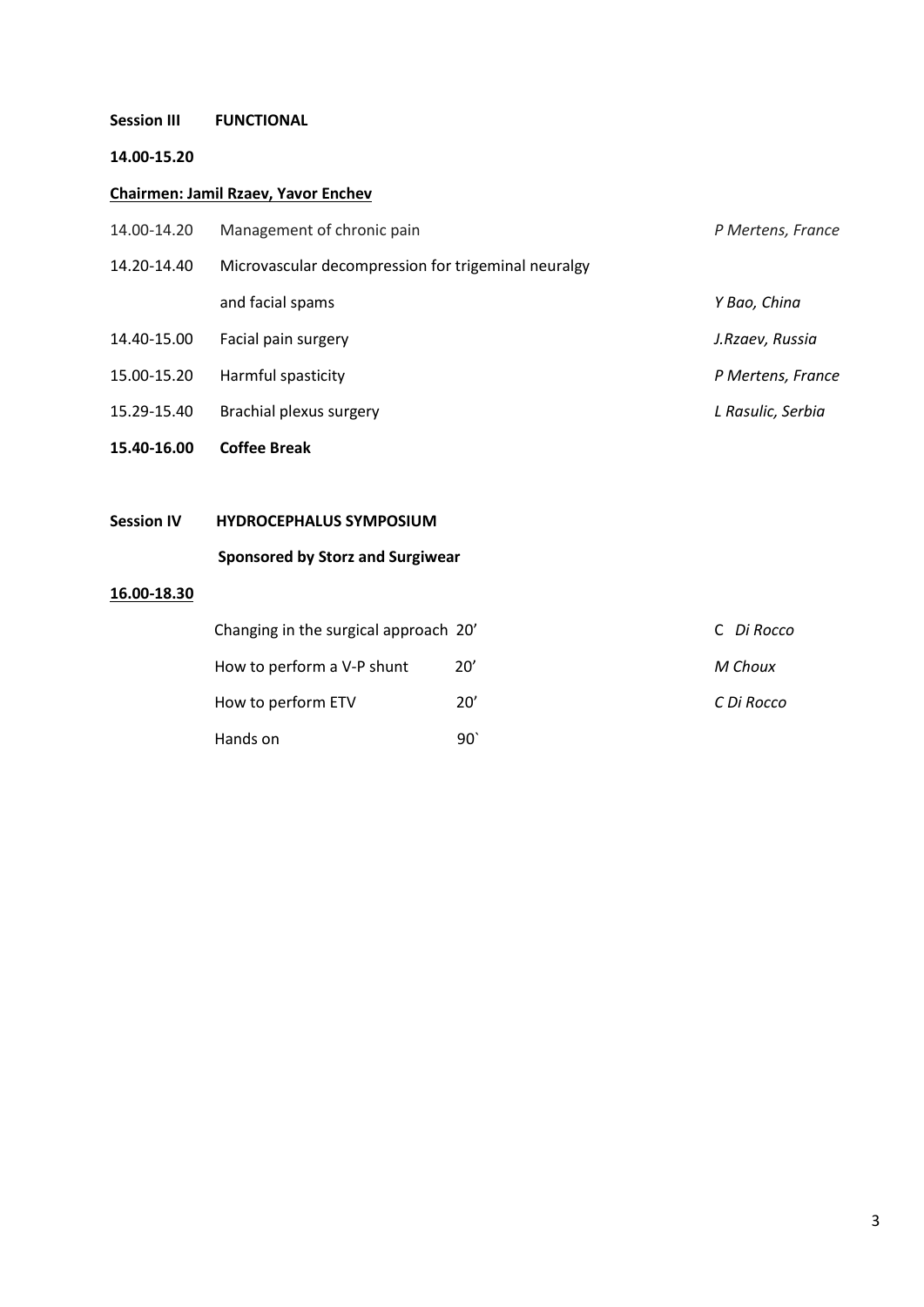**DAY II** (15 November 2017)

**Session V SPINE**

# **08.30-10.10**

## **Chairmen: Keki Turel, Patrick Mertens**

| 10.30-10.50 | <b>Coffee break</b>                                            |                        |
|-------------|----------------------------------------------------------------|------------------------|
| 10.10-10.30 | Spinal AVM classification                                      | F Ling, China          |
| 09.50-10.10 | Intramedullary spinal cord tumors                              | Y.Kuszel, Russia       |
|             | for cervical radiculopathy treatment                           | Y.Shulev, Russia       |
| 09.30-09.50 | Anterior cervical foraminotomy (ACF) as a method of choice     |                        |
| 09.10-09.30 | Intraoperative ultrasonography in decompressive lumbar surgery | Y.Enchev, Bulgaria     |
|             | based on intraoperative robotic 3D fluoroscopy                 | C Raftopoulos, Belgium |
| 08.50-09.10 | Minimal invasive lumbar surgery with neuronavigation           |                        |
| 08.30-08.50 | Management of lumbar canal stenosis                            | K Turel, India         |

# **Session VI VASCULAR II**

## **10.50-12.30**

## **Chairmen: Yuri Shulev, Christian Raftopoulos**

| 10.50-11.10 | Risk assessment of intracranial aneurysms rupture          | N.Polunina, Russia     |
|-------------|------------------------------------------------------------|------------------------|
| 11.10-11.30 | Key-hole strategy for cerebral aneurysms                   | K Mori, Japan          |
| 11.30-11.50 | Microsurgical treatment of complex cerebral aneurysms      | N.Polunina, Russia     |
| 11.50-12.10 | Surgical management of middle cerebral aneurysms           |                        |
|             | in a multidisciplinary group                               | C Raftopoulos, Belgium |
| 12.10-12.30 | Tips, biases and pitfalls in distal trans-sylvian key-hole |                        |
|             | approach for MCA aneurysms                                 | R Takeda, Japan        |
| 12.30-12.50 | Combined treatment of spinal cord AVM                      | F Ling, China          |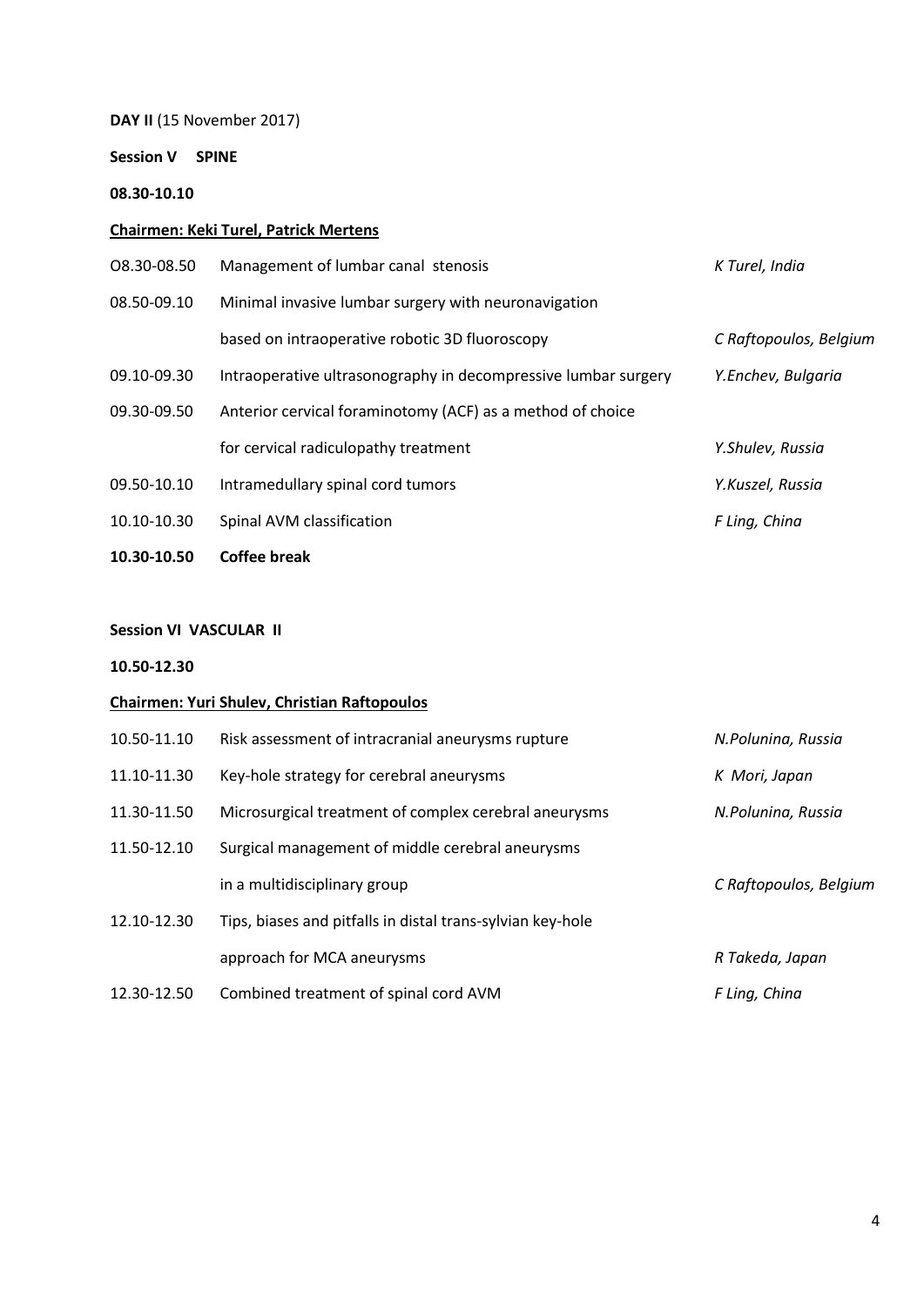# **Session VII TUMORS I**

## **12.50-13.30**

# **Chairmen: Maurice Choux, Aleksandr Kim**

| 12.10-12.30 | Surgical approaches of deep seated tumors with demonstration |                        |
|-------------|--------------------------------------------------------------|------------------------|
|             | of surgical anatomy                                          | Y Bao, China           |
| 12.30-12.50 | Impact of intraoperative MRI on glioblastoma                 |                        |
|             | surgery and survival                                         | C Raftopoulos, Belgium |
| 12.50-13.10 | Management of pediatric craniopharyngiomas                   | C. Di Rocco, Germany   |

#### **13.30-14.30 Lunch**

# **SOCIAL**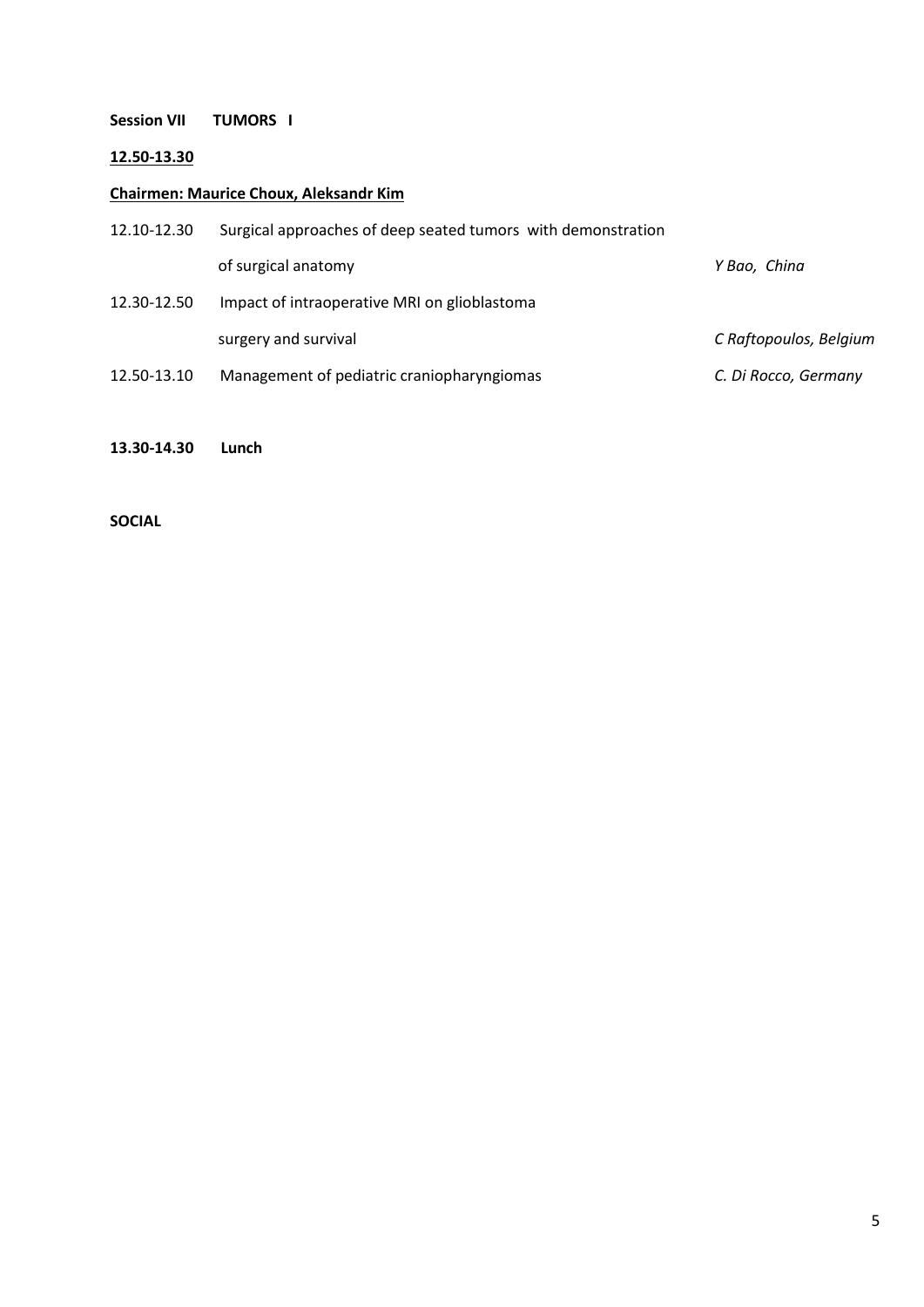**DAY THREE** (16 November 2017)

**Session VIII TUMORS II** 

**08.30-10.30**

#### **Chairmen: C.Di Rocco, A.Konovalov (?)**

08.30-08.50 Application of key-hole surgery concept to pediatric Neurosurgery *Y.Kuszel, Russia* 08.50-09.10 Management of pediatric craniopharyngiomas *C. Di Rocco, Germany* 09.10-09.30 Management of skull base tumors *K.Mori, Japan* 09.30-09.50 Surgical approach to pineal tumors *J.Rzaev, Russia*  09.50-10.10 Advances in management of medulloblastomas *M.Choux*, *France* 10.10-10.30 *A. Konalov, Russia*

### **10.30-10.50 Coffee break**

**Session IX TUMORS III**

**10.50-13.00** 

#### **Chairmen: Tai Ton Wong, L Rasulic**

| 10.50-11.20 |                                                     | A Konovalov, Russia     |
|-------------|-----------------------------------------------------|-------------------------|
| 11.20-11.40 | Brain stem tumors                                   | M. Choux, France        |
| 11.40-12.00 | Sphenoid wing meningioma                            | K.Turel, India          |
| 12.00-12.20 | Large vestibular schwannomas: how to manage in 2017 | Ch Raftopoulos, Belgium |
| 12.20-12.40 | Management of germ cell tumors                      | TT Wong, Taiwan         |
| 12.40-13.00 | Management of children with recurrence of cerebral  |                         |
|             | neuroepithelial tumors                              | A.Kim, Russia           |

**13.00-14.00 Lunch**

6